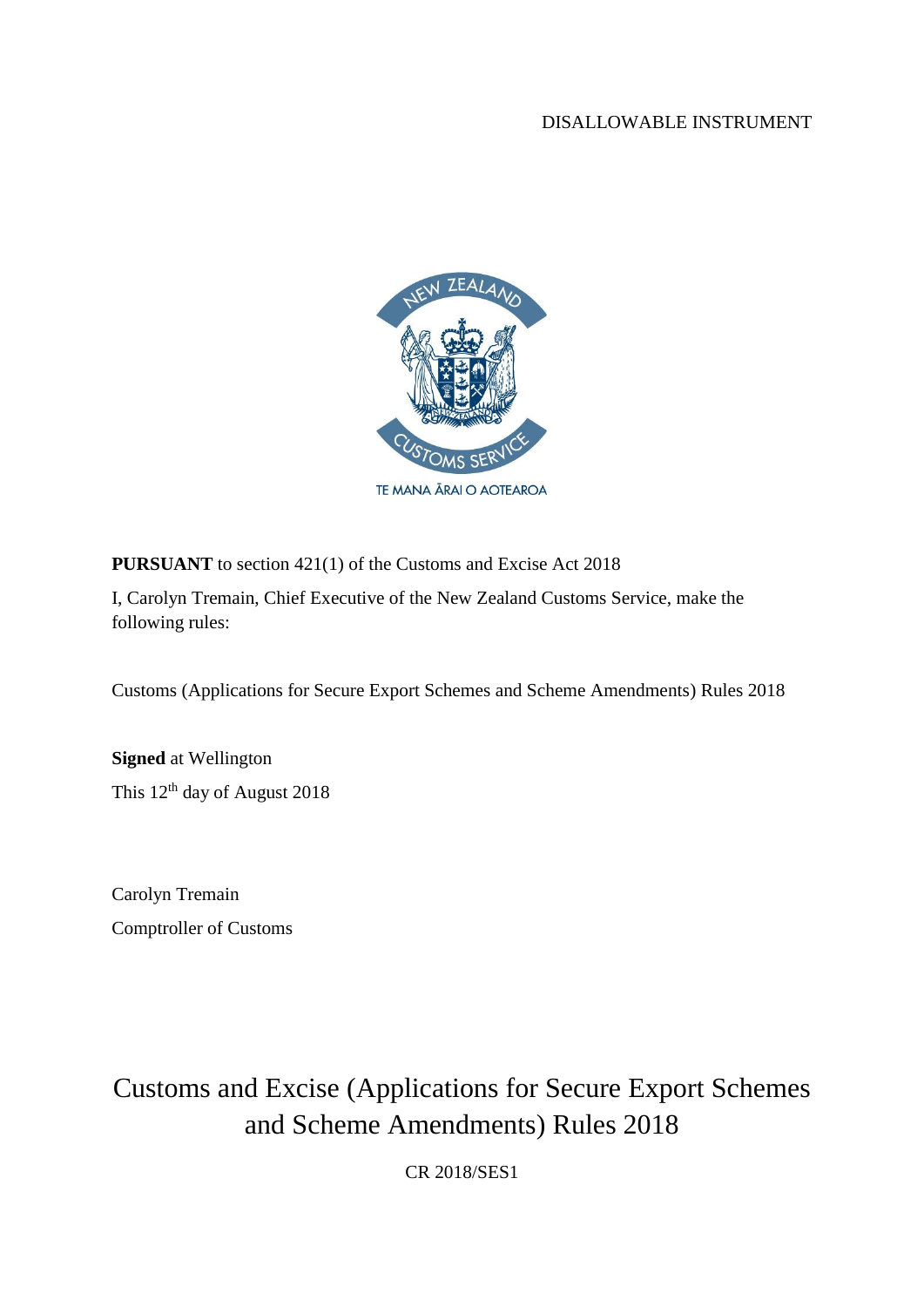# **Table of Contents**

| Part 1            | <b>Rules</b>                                                                  |                |  |  |  |
|-------------------|-------------------------------------------------------------------------------|----------------|--|--|--|
| <b>Section 1</b>  | Title, application, and commencement                                          |                |  |  |  |
| 1.1               | Title                                                                         | 3              |  |  |  |
| 1.2               | Application and purpose                                                       | 3              |  |  |  |
| 1.3               | Commencement                                                                  |                |  |  |  |
| 1.4               | Interpretation                                                                | 3              |  |  |  |
| <b>Section 2</b>  | Way in which application to be made for approval as a secure<br>export scheme |                |  |  |  |
| 2.1               | Application to be approved as Customs-approved secure export scheme           | 3              |  |  |  |
| 2.2               | Form of application                                                           |                |  |  |  |
| <b>Section 3</b>  | Way in which application to be made to amend a secure export<br>scheme        |                |  |  |  |
| 3.1               | Application to amend a Customs-approved secure export scheme                  | $\overline{4}$ |  |  |  |
| 3.2               | Form of application                                                           |                |  |  |  |
| <b>Section 4</b>  | <b>Miscellaneous provisions</b>                                               |                |  |  |  |
| 4.1               | <b>Notes</b>                                                                  | 4              |  |  |  |
| 4.2               | Requirement to provide answers                                                | 5              |  |  |  |
| Part 2            | <b>Schedules</b>                                                              | 6              |  |  |  |
| <b>Schedule 1</b> | Form C15                                                                      | 6              |  |  |  |
| <b>Schedule 2</b> | Form C15A                                                                     | $\overline{7}$ |  |  |  |
|                   |                                                                               |                |  |  |  |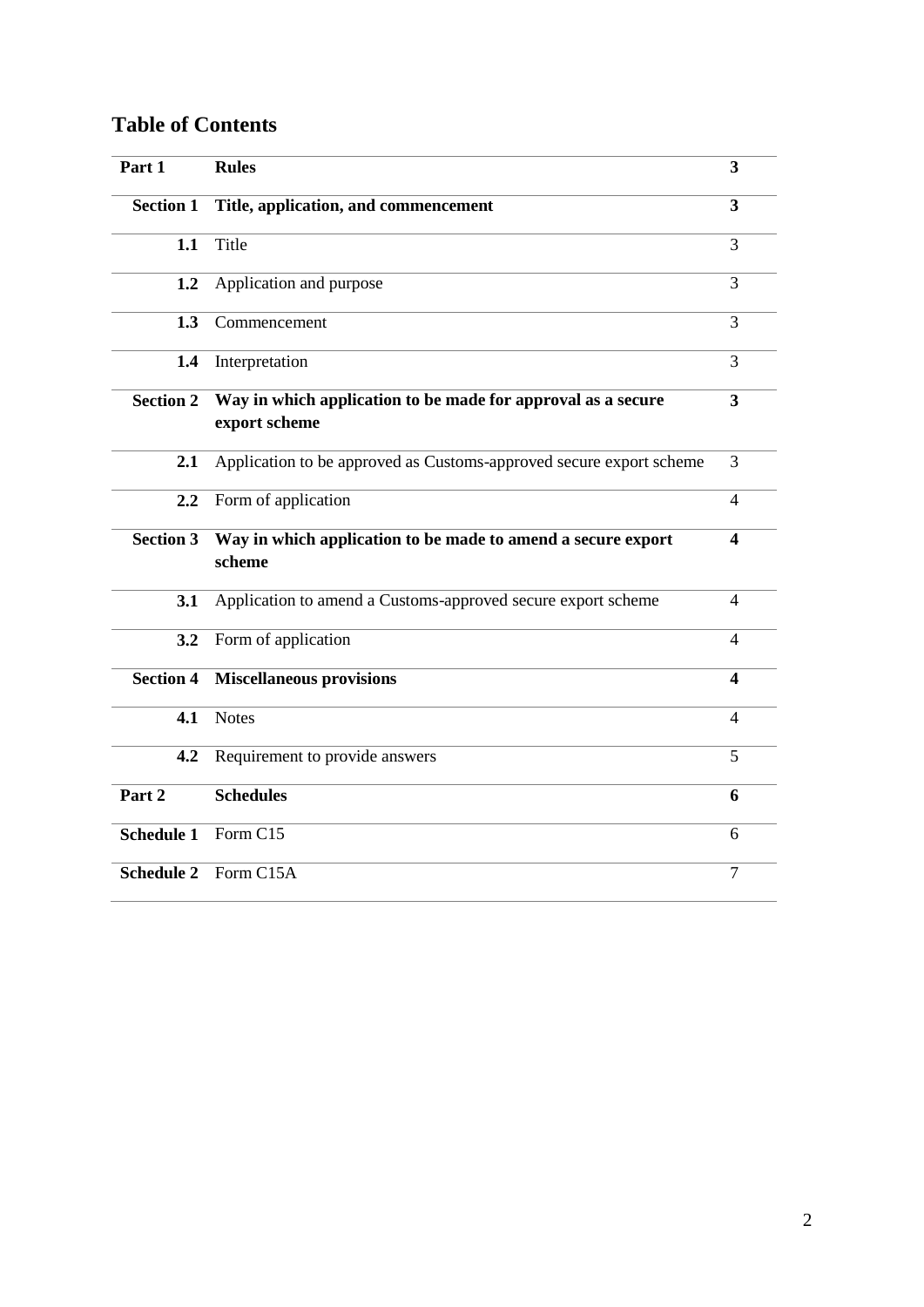# **Part 1 Rules**

| <b>Section 1</b> | Title, application, and commencement                                                                                                                                   |  |  |  |
|------------------|------------------------------------------------------------------------------------------------------------------------------------------------------------------------|--|--|--|
| 1.1              | <b>Title</b>                                                                                                                                                           |  |  |  |
|                  | These Rules are the Customs (Applications for Secure Export Schemes and<br>Scheme Amendments) Rules 2018.                                                              |  |  |  |
| 1.2              | <b>Application and purpose</b>                                                                                                                                         |  |  |  |
| 1.2(1)           | These Rules apply to applications made pursuant to Schedule 6 clause 1 of<br>the Act to be approved as a secure exports scheme.                                        |  |  |  |
| 1.2(2)           | These Rules also apply to applications to amend existing Customs-<br>approved secure export schemes pursuant to Schedule $6$ clause $6(1)$ of the<br>Act.              |  |  |  |
| 1.2(3)           | The Rules are made for the purpose of prescribing the way that applications<br>may be made for approval or for amendment.                                              |  |  |  |
| 1.3              | <b>Commencement</b>                                                                                                                                                    |  |  |  |
|                  | These Rules come into force on 1 October 2018.                                                                                                                         |  |  |  |
| 1.4              | Interpretation                                                                                                                                                         |  |  |  |
| 1.4(1)           | In these Rules, unless the context otherwise requires—                                                                                                                 |  |  |  |
|                  | Act means the Customs and Excise Act 2018                                                                                                                              |  |  |  |
|                  | Form means a form prescribed by the Chief Executive and set out in these<br>Rules                                                                                      |  |  |  |
|                  | <b>Regulations</b> means the Customs and Excise Regulations 1996                                                                                                       |  |  |  |
| 1.4(2)           | Unless the context otherwise requires, a term that is used in these Rules and<br>defined in the Act but not defined in these rules has the meaning given in<br>the Act |  |  |  |
| <b>Section 2</b> | Way in which application to be made for approval as a<br>secure export scheme                                                                                          |  |  |  |
| 2.1              | Application to be approved as a Customs-secure approved export<br>scheme                                                                                               |  |  |  |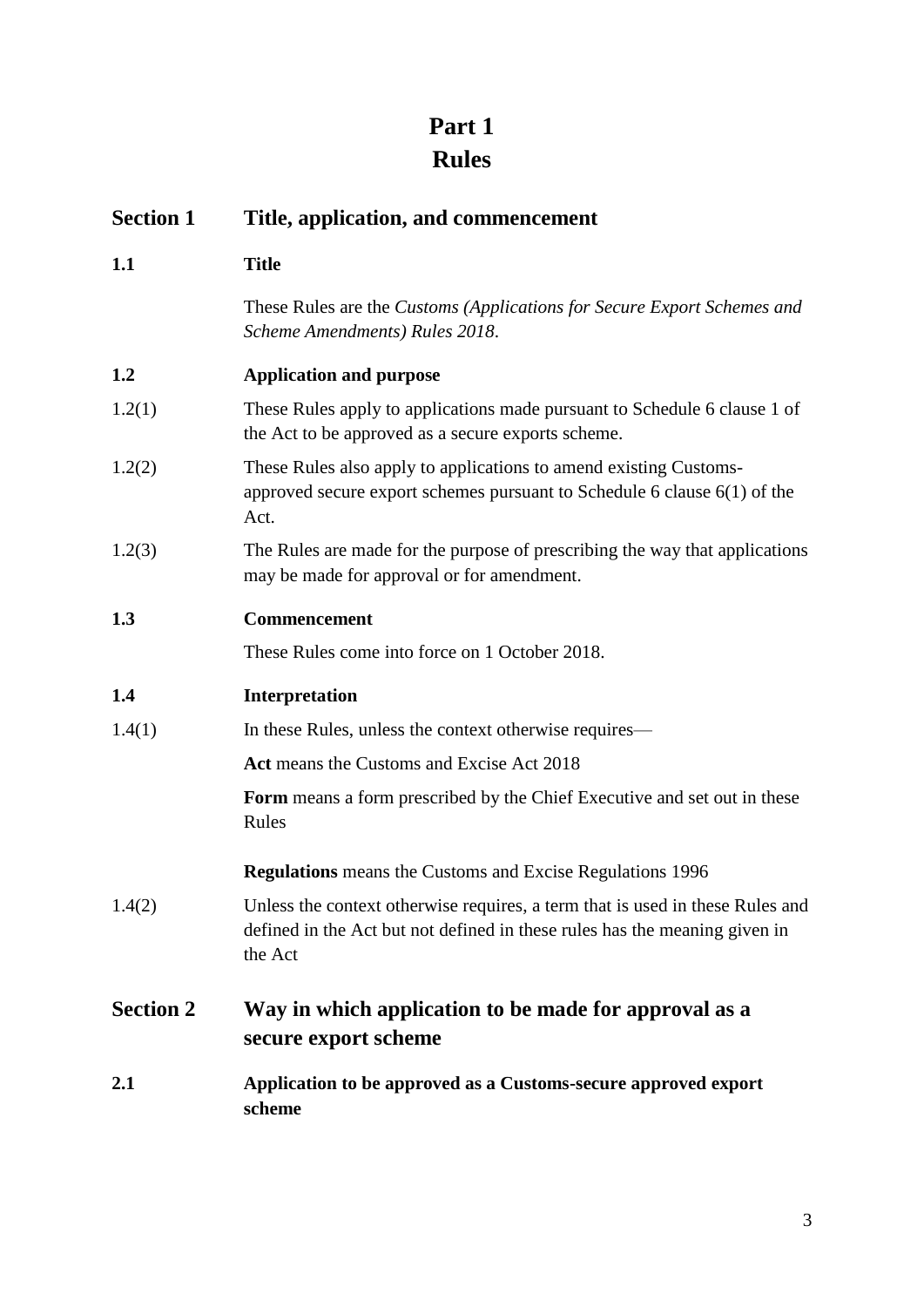An applicant applying for approval as a Customs-approved secure export scheme must provide the details required under these rules and as provided for in Schedule 6, clause 1 of the Act.

### **2.2 Form of application**

- 2.2(1) Every application required under Schedule 6, clause 1 of the Act must be in Form C15 as set out in Schedule 1 of these Rules.
- 2.2(2) An applicant must also include any additional completed documents as may be required together with an application to join a Customs-approved secure export scheme.

An application in Form C15 must be accompanied by:

- A security plan
- A process map
- A site plan
- A transport operations and packaging security plan.

Further information about these documents can be found on the New Zealand Customs Service website (https://www.customs.govt.nz/business/export/secureexports-scheme/) , Fact Sheets 34A, 34B, 34C, 34D).

## **Section 3 Way in which application to be made to amend a secure export scheme**

### **3.1 Application to amend a Customs-approved secure export scheme**

An applicant applying to amend a Customs-approved secure export scheme must provide the details required under these rules and as provided for in Schedule 6, clause 6 of the Act.

#### **3.2 Form of application**

Every application required under Schedule 6, clause 6 of the Act must be in Form C15A as set out in Schedule 2 of these rules:

### **Section 4 Miscellaneous provisions**

#### **4.1 Notes**

Where a prescribed form contains any explanatory or other notes such notes do not form part of the prescription but are intended for the guidance of the person in the completion of an application.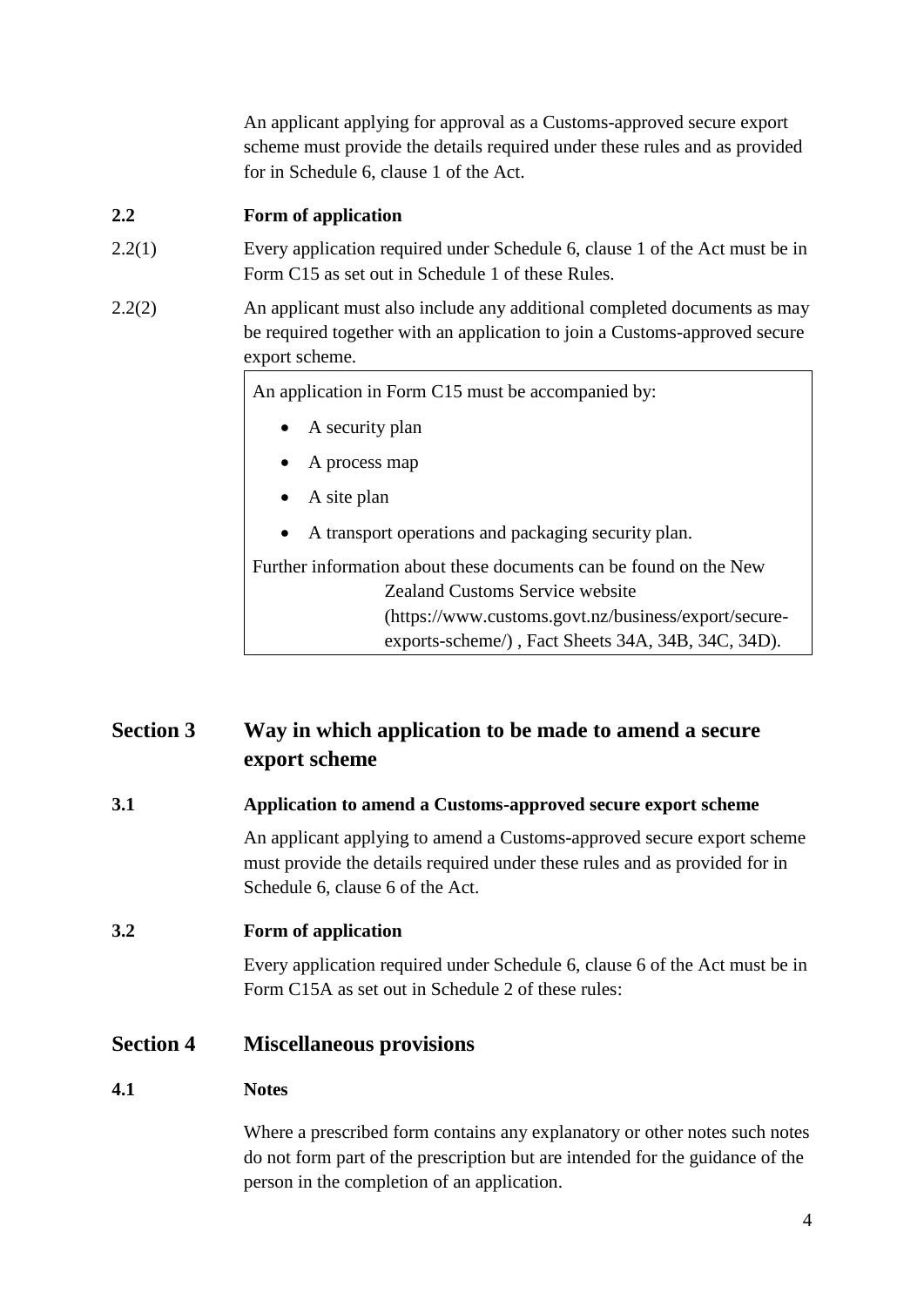### **4.2 Requirement to provide answers**

The person making an application for approval in accordance with 2.2(1) or for amendment of a scheme in accordance with 3.2 must provide the answers to all matters as are required in or by any form.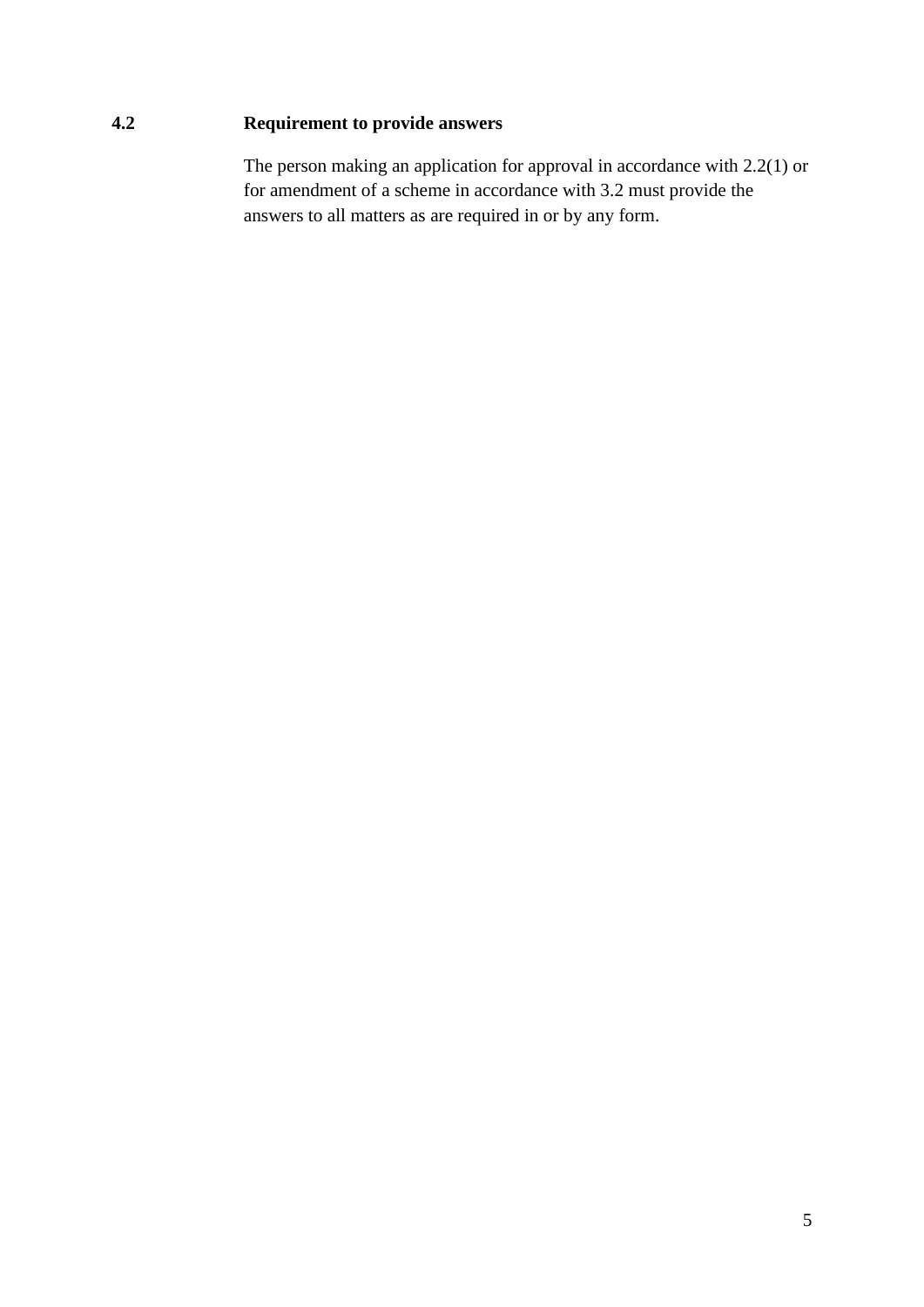# **Part 2 Schedules**

## **Schedule 1** 2.2(1) - Form C15

| NEW ZEALAND             |
|-------------------------|
| <b>CUSTOMS SERVICE</b>  |
| TE MANA ARAI O AOTEAROA |

FORM C15 | SECTION 281 | OCTOBER 2018

#### Application for Customs-approved Secure Exports Scheme

(Section 281 of the Customs and Excise Act 2018)

|    | Please provide the following information                                                                                                                                                                      |                                                                                                            |  |  |  |  |  |  |
|----|---------------------------------------------------------------------------------------------------------------------------------------------------------------------------------------------------------------|------------------------------------------------------------------------------------------------------------|--|--|--|--|--|--|
| 1. | A list of sites where your goods are packed/handled/loaded for export. Please include full site name, address,<br>phone number, site ID code (if known) and contact person (a separate list can be attached). |                                                                                                            |  |  |  |  |  |  |
|    |                                                                                                                                                                                                               |                                                                                                            |  |  |  |  |  |  |
|    | Each site must be supported by a security plan, site plan and process map if they are not already approved SES sites                                                                                          |                                                                                                            |  |  |  |  |  |  |
|    |                                                                                                                                                                                                               |                                                                                                            |  |  |  |  |  |  |
| 2. | number, and contact person (a separate list can be attached).                                                                                                                                                 | List the Transport Operators engaged to convey your export goods. Please include full name, address, phone |  |  |  |  |  |  |
|    |                                                                                                                                                                                                               |                                                                                                            |  |  |  |  |  |  |
|    |                                                                                                                                                                                                               |                                                                                                            |  |  |  |  |  |  |
| 3. |                                                                                                                                                                                                               |                                                                                                            |  |  |  |  |  |  |
|    |                                                                                                                                                                                                               |                                                                                                            |  |  |  |  |  |  |
|    |                                                                                                                                                                                                               |                                                                                                            |  |  |  |  |  |  |
|    |                                                                                                                                                                                                               |                                                                                                            |  |  |  |  |  |  |

Please email your completed application form together with all documents to ses@customs.govt.nz For applicants with multiple sites, only one application is required

The Privacy Act 1993 provides the right to request access to, and correction of, personal information. If you want to exercise these rights please contact<br>the New Zealand Customs Service on 0800 428 786 or email: feedback@